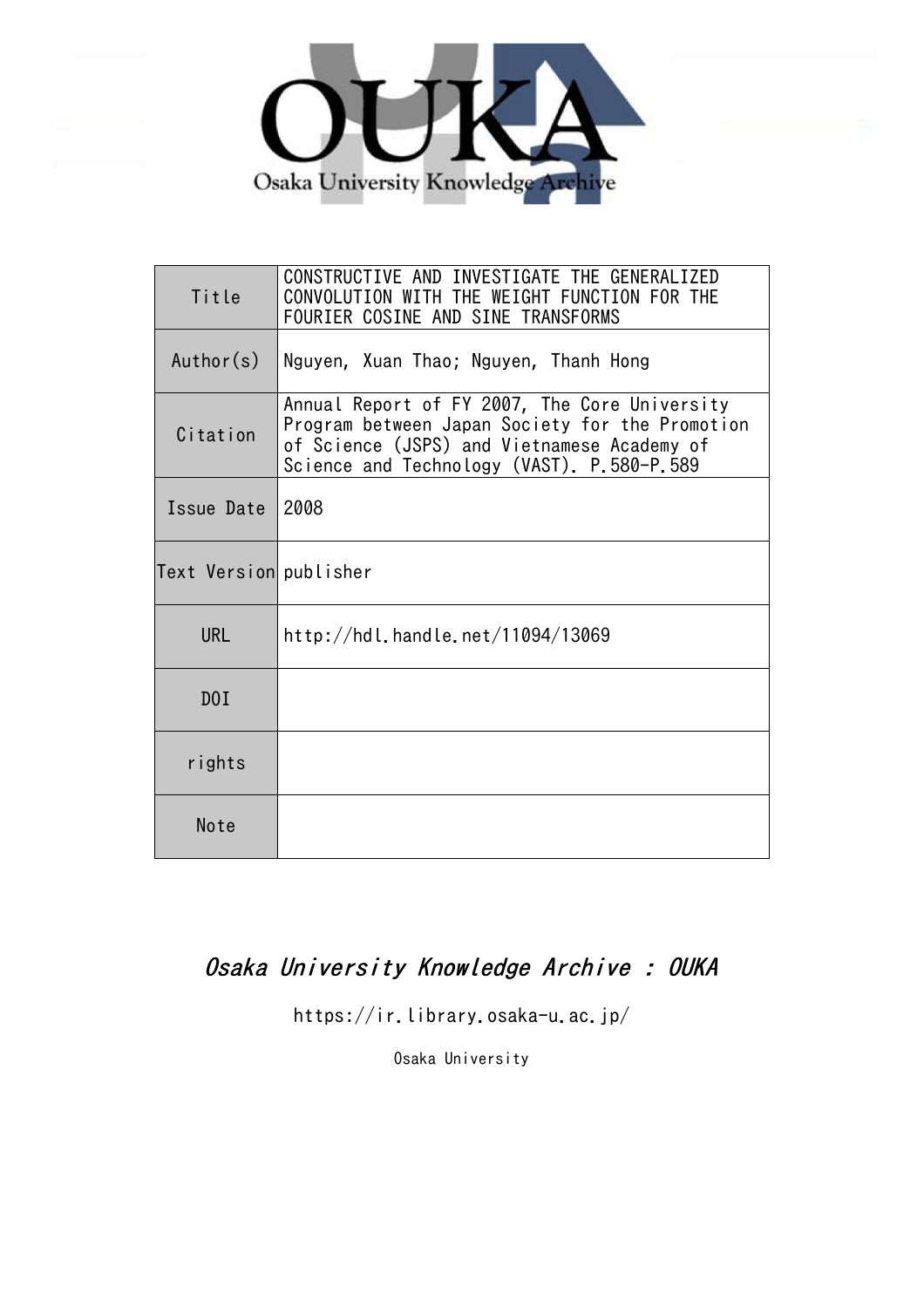## **CONSTRUCTIVE AND INVESTIGATE THE GENERALIZED CONVOLUTION WITH THE WEIGHT FUNCTION FOR THE FOURIER COSINE AND SINE TRANSFORMS**

#### NGUYEN XUAN THAO AND NGUYEN THANH HONG

ABSTRACT. A generalized convolution with the weight function for the Fourier cosine and sine transforms is introduced. It's properties and applications to solve systems of integral equations are considered.

#### 1. INTRODUCTION

Let  $F_s$  be the Fourier sine transform  $[2]$ 

$$
(F_s f)(c) = \sqrt{\frac{2}{\pi}} \int_{0}^{\infty} \sin xy f(y) dy,
$$

and  $F_c$  be the Fourier cosine transform  $[2]$ 

$$
(F_c f)(c) = \sqrt{\frac{2}{\pi}} \int_{0}^{\infty} \cos xy f(y) dy.
$$

Convolution theory has been studied in  $20^{th}$ . Firstly, the convolutions for the Fourier; Laplace and Mellin transforms have investigated. Later on, the convolutions for the integral transforms Hilbert, Hankel, Kontorovich - Lebedev and Stieltjes have already investigated.

The convolution of two functions  $f$  and  $g$  for the Fourier cosine transform is introduced in [7]

(1.1) 
$$
(f *_{F_c} g)(x) = \frac{1}{\sqrt{2\pi}} \int_{0}^{\infty} f(y)[g(|x-y|) + g(x+y)]dy, \quad x > 0,
$$

which satisfied the following factorization equality

(1.2) 
$$
F_c(f *_{F_c} g)(y) = (F_c f)(y)(F_c g)(y), \quad \forall y > 0.
$$

In 1958, Vilenkin LYa introduced the first convolution with the weight function for the transform Mehler - Fock. In 1967, Kakichev V.A proposed a constructive method for defining the convolution with a weight function for an arbitrary integral transform (see [4]). He constructed the convolution of two functions f and g with the weight function  $\gamma_1(y) = \sin y$  for the Fourier

Convolution, Fourier sine transform, Fourier cosine transform, integral equation.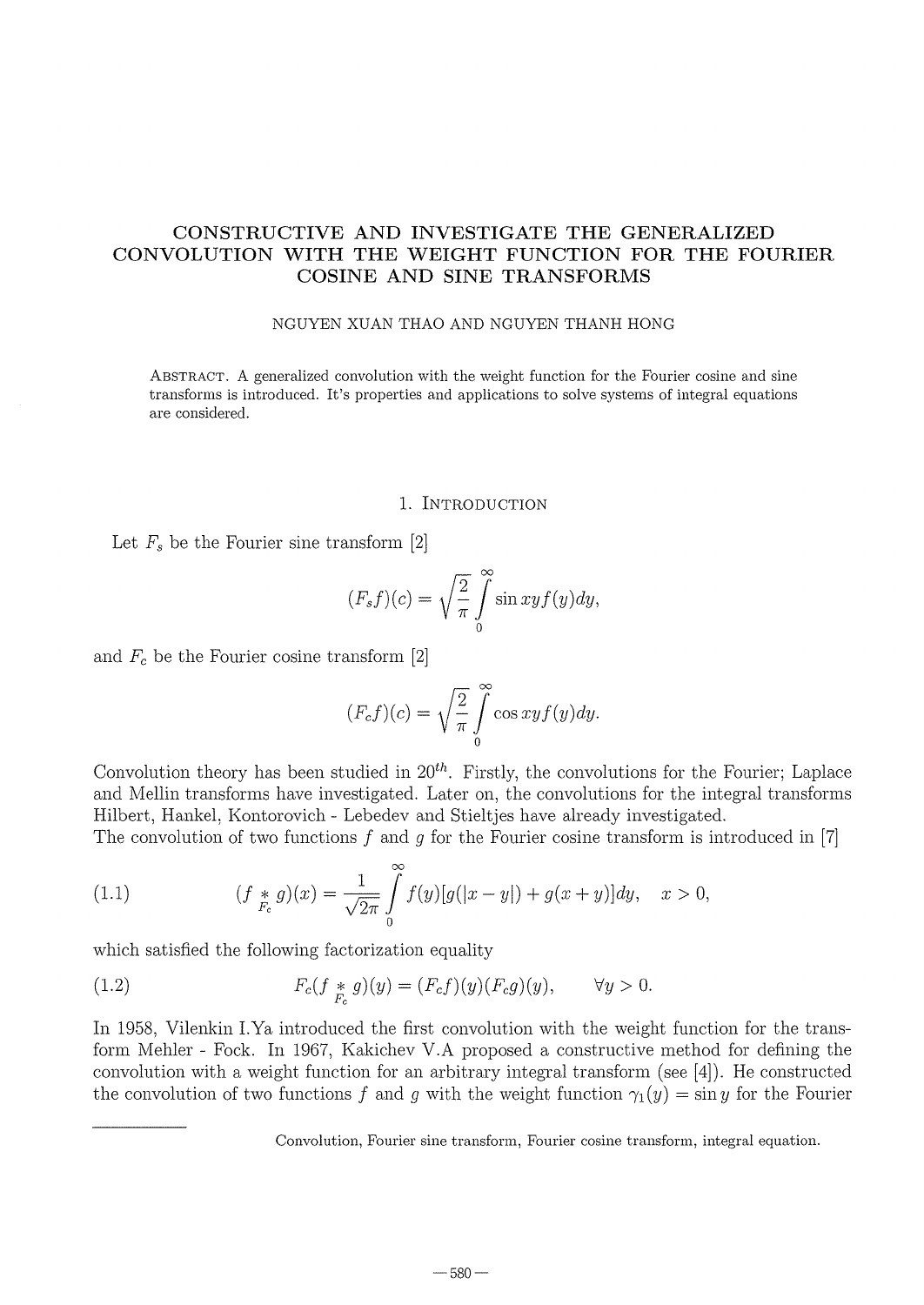## THE GENERALIZED CONVOLUTION WITH THE WEIGHT FUNCTION FOR THE  $F_c, F_s$  TRANSFORMS

sine transform which is of the form [4] and [10]

$$
(1.3) \quad (f_{F_s}^{\gamma_1} g)(x) = \frac{1}{2\sqrt{2\pi}} \int_{0}^{+\infty} f(y)[\text{sign}(x+y-1)g(|x+y-1|) + \text{sign}(x-y+1)g(|x-y+1|) - g(x+y+1) - \text{sign}(x-y-1)g(|x-y-1|)]dy, \quad x > 0,
$$

and proved the following factorization identity [4], [10]

(1.4) 
$$
F_s(f_{F_s}^{\gamma_1} g)(y) = \sin y(F_s f)(y)(F_s g)(y), \quad \forall y > 0.
$$

The convolution with the weight function  $\gamma(y) = \cos y$  for the Fourier cosine transform of two functions f and g is introduced in [11]

$$
(1.5)\ \ (f\underset{F_c}{\overset{\gamma}{\star}}g)(x) = \frac{1}{2\sqrt{2\pi}}\int\limits_{0}^{+\infty} f(y)[g(|y+x-1|)+g(|y-x-1|)+g(y+x+1)+g(|y-x+1|)]dy, x > 0
$$

and satisfy the factorization equality [11]

(1.6) 
$$
F_c(f_{F_c}^{\gamma} g)(y) = \cos y(F_c f)(y)(F_c g)(y), \quad \forall y > 0.
$$

In 1941, Churchill R.V introduced the first generalized convolution of two functions f and q for the Fourier sine and Fourier cosine transforms [7]

(1.7) 
$$
(f * g)(x) = \frac{1}{\sqrt{2\pi}} \int_{0}^{\infty} f(u)[g(|x-u|) - g(x+u)]du, \quad x > 0,
$$

and proved the following factorization identity [7]

(1.8) 
$$
F_s(f * g)(y) = (F_s f)(y) \cdot (F_c g)(y), \quad \forall y > 0.
$$

In the nineties of the last century, Yakubovich S. B has introduced several generalized convolutions with index of the Mellin transform, Kontorovich-Lebedev transform, G-transform and H-transform. In 1998, Kakichev and Nguyen Xuan Thao proposed a constructive method for defining the generalized convolution for three arbitrary integral transforms (see [5]). Up to now, based on this method, several new generalized convolutions for the integral transforms were established and investigated.

The generalized convolution of two functions  $f$  and  $g$  for the Fourier cosine and sine transforms is defined by [6]

(1.9) 
$$
(f *_{2} g)(x) = \frac{1}{\sqrt{2\pi}} \int_{0}^{\infty} f(u)[\text{sign}(u-x)g(|u-x|) + g(u+x)]du, \ x > 0.
$$

For this generalized convolution the following factorization equality holds [6]

(1.10) 
$$
F_c(f *_{2} g)(y) = (F_s f)(y)(F_s g)(y), \quad \forall y > 0.
$$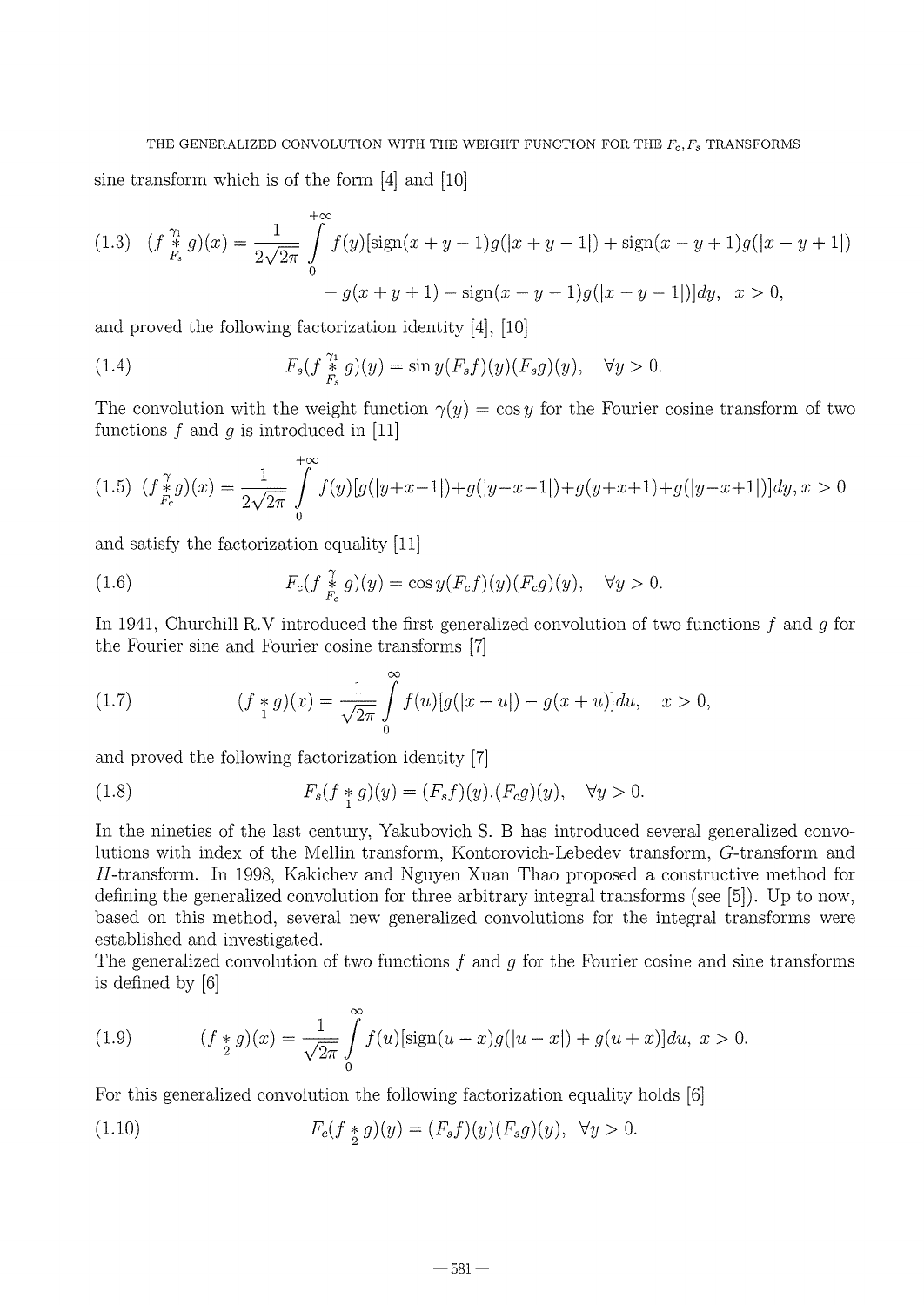Another generalized convolution with the weight function  $\gamma_1(y) = \sin y$  for the Fourier cosine and sine has been studied in [15]  $(1.11)$ 

$$
(f_{\frac{1}{2}}^{\gamma_1}g)(x) = \frac{1}{2\sqrt{2\pi}} \int_{0}^{\infty} f(u)[g(|x+u-1|) + g(|x-u+1|) - g(x+u+1) - g(|x-u-1|)]du, x > 0.
$$

It satisfies the factorization property [15]

(1.12) 
$$
F_c(f_{\frac{x}{2}}^{\gamma_1}g)(y) = \sin y(F_sf)(y)(F_cg)(y), \quad \forall y > 0.
$$

The generalized convolution of two functions f and g with the weight function  $\gamma_1(y) = \sin y$  for the Fourier sine and cosine transforms has the form  $(1.13)$ 

$$
(f_{1}^{\gamma_{1}}g)(x) = \frac{1}{2\sqrt{2\pi}} \int_{0}^{\infty} f(u)[g(|x+u-1|) + g(|x-u-1|) - g(x+u+1) - g(|x-u+1|)]du, \ x > 0,
$$

and satisfy the following factorization identity [14]

(1.14) 
$$
F_s(f_{\frac{x}{1}}^{\gamma_1}g)(y) = \sin y(F_c f)(y)(F_c g)(y), \quad \forall y > 0.
$$

In this paper we construct a new generalized convolution with a weight function for the Fourier cosine and sine transforms. Is properties and the relation with several well-known convolutions and generalized convolutions are considered. We also apply this notion to solve a system of integral equations.

#### 2. THE GENERALIZED CONVOLUTION

**Definition 1.** *A generalized convolution with the weight function*  $\gamma(y) = \cos y$  *for the Fourier cosine and sine transforms of functions f and* 9 *is defined by* 

$$
(2.1) \quad (f * g)(x) = \frac{1}{2\sqrt{2\pi}} \int_{0}^{+\infty} f(y)[g(y+x+1) + \text{sign}(y-x-1)g(|y-x-1|) + \text{sign}(y+x-1)g(|y+x-1|) + \text{sign}(y-x+1)g(|y-x+1|)]dy, \quad x > 0.
$$

We denote by  $L(\mathbb{R}_+)$  the space of all functions  $f$  defined on  $\mathbb{R}_+$  such that  $\int_{-\frac{1}{2}} |f(x)| dx < \infty$ .

**Theorem 1.** Let f and g be functions in  $L(\mathbb{R}_+)$  then the generalized convolution  $(f * g)(x)$ *defined by* (2.1) *also be a L(R<sub>+</sub>) function. Moreover, the following factorization equality holds* 

(2.2) 
$$
F_c(f^{\gamma} g)(y) = \cos y(F_s f)(y)(F_s g)(y), \qquad \forall y > 0.
$$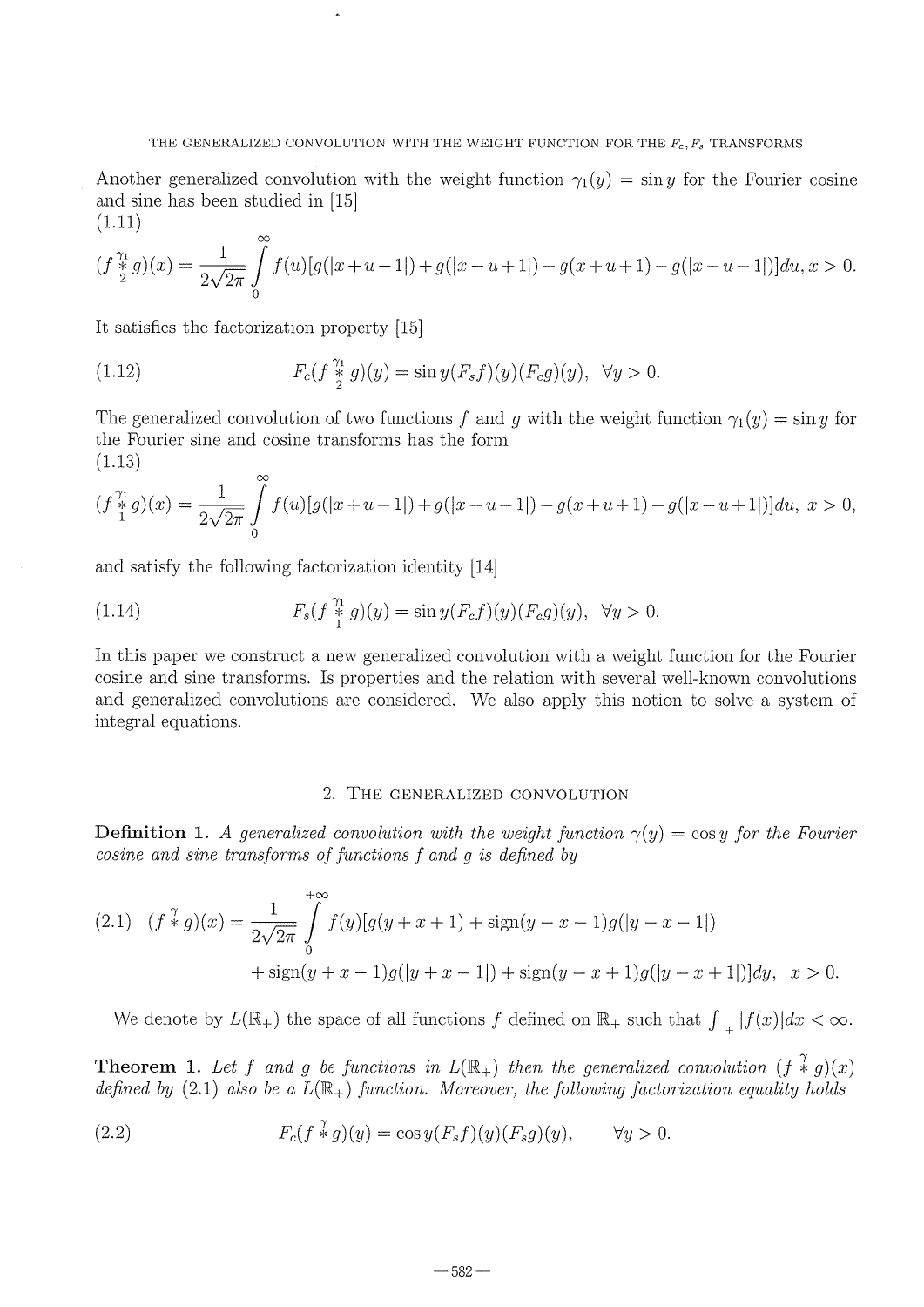$\ddot{\phantom{0}}$ 

*Proof.* From the defining formula of the generalized convolution and the fact that  $f, g \in L(\mathbb{R}_+)$ we have

$$
(2.3) \quad \int_{0}^{+\infty} |(f * g)|(x)dx = \frac{1}{2\sqrt{2\pi}} \int_{0}^{+\infty} \int_{0}^{+\infty} |f(y)| \cdot |[g(y+x+1) + \text{sign}(y-x-1)g(|y-x-1|) + \text{sign}(y+x-1)g(|y+x-1|) + \text{sign}(y-x+1)g(|y-x+1|)]|dydx
$$
  

$$
\leq \frac{1}{2\sqrt{2\pi}} \int_{0}^{+\infty} |f(y)| \cdot \left[ \int_{0}^{+\infty} |g(y+x+1)|dx + \int_{0}^{+\infty} |g(|y-x-1|)|dx + \int_{0}^{+\infty} |g(|y-x+1|)|dx \right]
$$
  
+ 
$$
\int_{0}^{+\infty} |g(|y+x-1|)|dx + \int_{0}^{+\infty} |g(|y-x+1|)|dx \right]dy.
$$

On the other hand,

$$
(2.4) \quad \int_{0}^{+\infty} |g(y+x+1)| dx + \int_{0}^{+\infty} |g(|y-x-1|)| dx = \int_{y+1}^{+\infty} |g(t)| dt + \int_{-y-1}^{+\infty} |g(|t|)| dt
$$

$$
= 2 \int_{0}^{+\infty} |g(t)| dt.
$$

Similary,

(2.5) 
$$
\int_{0}^{+\infty} |g(|y+x-1|)| dx + \int_{0}^{+\infty} |g(|y-x+1|)| dx = 2 \int_{0}^{+\infty} |g(t)| dt.
$$

From  $(2.3)$ ,  $(2.4)$  and  $(2.5)$  one holds

$$
\int_{0}^{+\infty} |(f \stackrel{\gamma}{*} g)|(x)dx \leq \sqrt{\frac{2}{\pi}} \int_{0}^{+\infty} |g(t)|dt \int_{0}^{+\infty} |g(t)|dt \leq +\infty.
$$

So  $(f * g)|(x)$  belong to  $L(\mathbb{R}_+)$ .

Now we prove the factorization equality (2.2). We have

$$
\cos y(F_s f)(y)(F_s g)(y) = \frac{2}{\pi} \int_{0}^{+\infty} \int_{0}^{+\infty} \cos y \sin uy \sin vy f(u)g(v) du dv
$$
  
=  $\frac{1}{2\pi} \int_{0}^{+\infty} \int_{0}^{+\infty} f(u)g(v)[\cos y(u-v+1) + \cos y(u-v-1) - \cos y(u+v+1) - \cos y(u+v-1)] du dv.$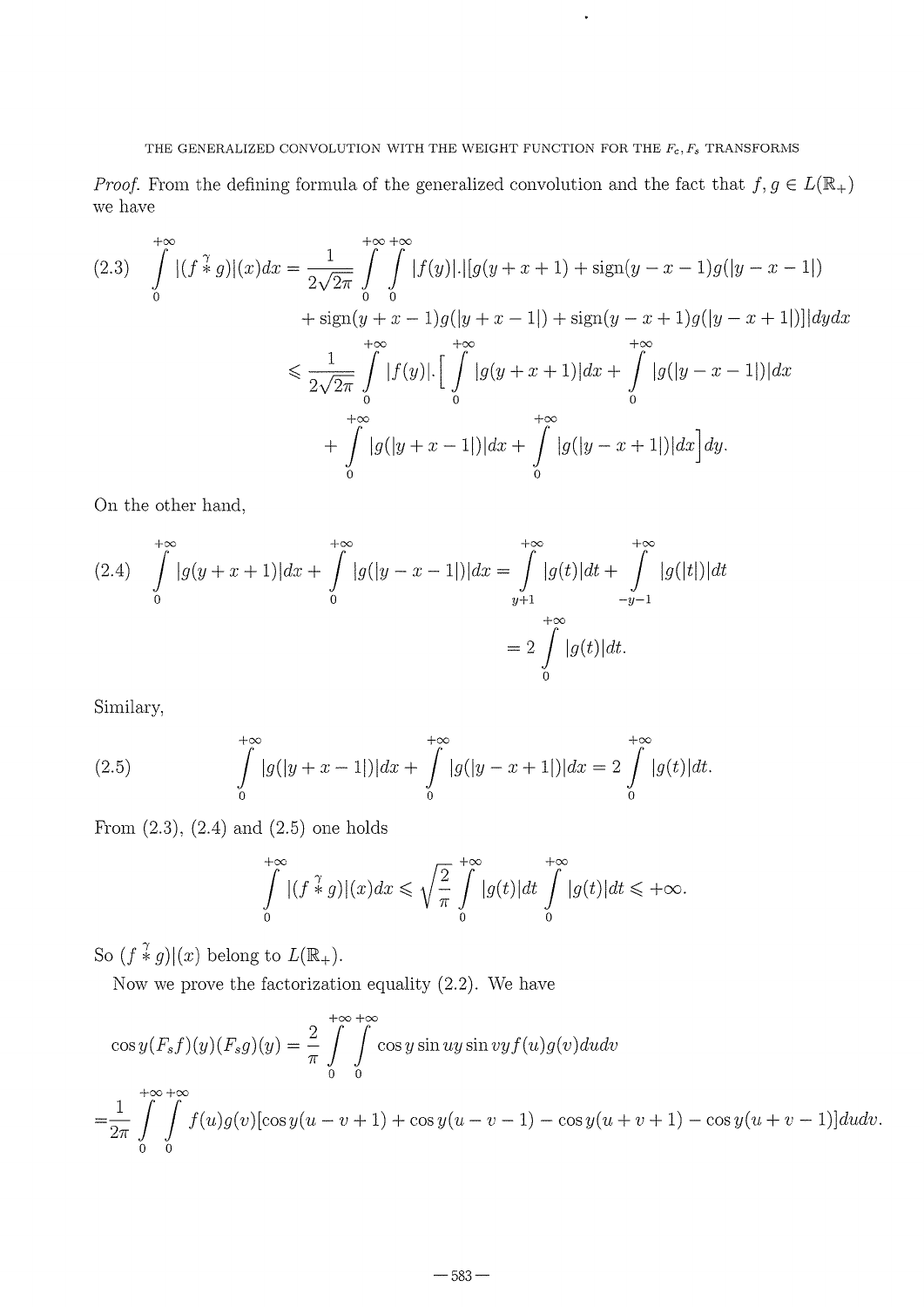Changing the variables gives

$$
\cos y(F_s f)(y)(F_s g)(y) = \frac{1}{2\pi} \int_0^{+\infty} f(u) \left[ \int_{-u-1}^{+\infty} g(t+u+1) \cos yt dt + \int_{-u+1}^{+\infty} g(t+u-1) \cos yt dt \right. \\ - \int_{u+1}^{+\infty} g(t-u-1) \cos yt dt - \int_{u-1}^{+\infty} g(t-u+1) \cos yt dt \Big] du
$$
  
\n
$$
= \frac{1}{2\pi} \int_0^{+\infty} f(u) \left[ \int_0^{+\infty} g(u+t+1) \cos yt dt + \int_0^{+\infty} \text{sign}(u-t+1)g(|u-t+1|) \cos yt dt \right. \\ + \int_{0}^{+\infty} \text{sign}(u+t-1)g(|u+t-1|) \cos yt dt + \int_0^{+\infty} \text{sign}(u-t-1)g(|u-t-1|) \cos yt dt \Big] du
$$
  
\n
$$
= \frac{1}{2\pi} \int_0^{+\infty} \int_0^{+\infty} f(u) [g(u+t+1) + \text{sign}(u-t+1)g(|u-t+1|) + \text{sign}(u+t-1)g(|u+t-1|)
$$
  
\n
$$
+ \text{sign}(u-t-1)g(|u-t-1|)] du \cos yt dt
$$
  
\n
$$
= \sqrt{\frac{2}{\pi}} \int_0^{+\infty} (f^{\gamma} g)(t) \cos yt dt
$$
  
\n
$$
= F_c(f^{\gamma} g)(y).
$$

It shows that

$$
F_c(f * g)(y) = \cos y(F_s f)(y)(F_s g)(y).
$$

The proof of Theorem is completes.  $\Box$ 

**Theorem 2.** In the space  $L(\mathbb{R}_+)$  the generalized convolution (2.1) is not associative and the *relation with knowns convolutions and generalized convolutions as follows* 

\n- a) 
$$
f * (g * h) = g * (f * h) = h * (g * f)
$$
, where  $f * g$  is defined by (1.7).
\n- b)  $f * (g * h) = (f * g) * h = (f * h) * g$ , where  $f * g$  is the Fourier cosine convolution (1.1).
\n- c)  $f * (g * h) = (f * h) * g = h * (f * g)$ , where  $f * g$  and  $f * g$  are defined by (1.3) and (1.11).
\n- d)  $f * (g * h) = (f * g) * h = (f * g) * h = (f * h) * g$ , where  $f * g$  is the Fourier cosine convolution with a weight function (1.5).
\n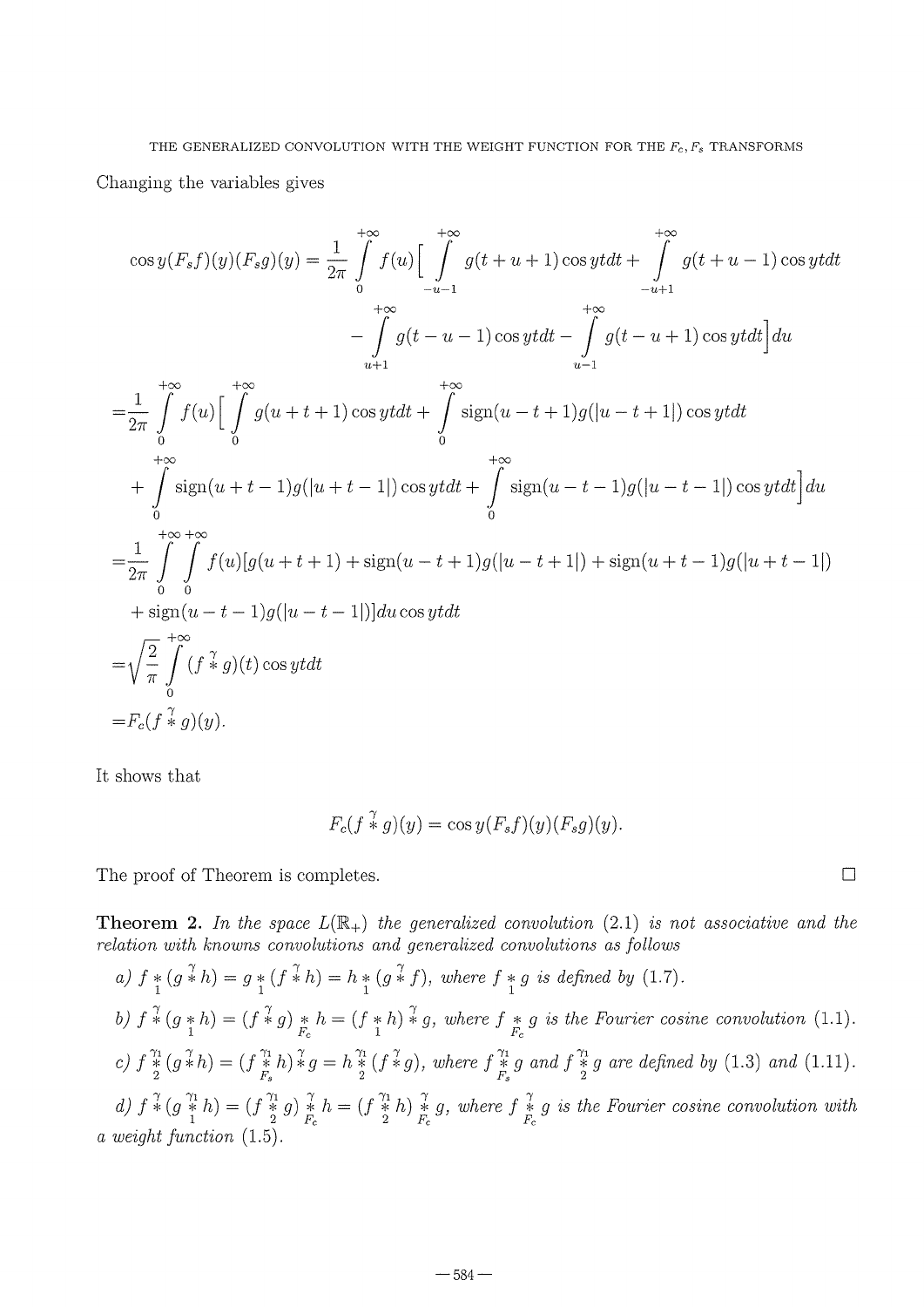*Proof.* a) From the factorization equality, we have

$$
F_s(f *_{1} (g * h))(y) = (F_s f)(y) (F_c(g * h))(y)
$$
  
=  $(F_s f)(y) \cos y (F_s g)(y) (F_s h)(y) = (F_s g)(y) \cos y (F_s f)(y) (F_s h)(y)$   
=  $(F_s g)(y) (F_c(f * h))(y)$   
=  $F_s(g *_{1} (f * h))(y).$ 

Which implies that  $f * (g * h) = g * (f * h)$ On the other hand,

$$
F_s(f *_{1} (g * h))(y) = (F_s f)(y) \cos y (F_s g)(y) (F_s h)(y)
$$
  
=  $(F_s h)(y) \cos y (F_s g)(y) (F_s f)(y)$   
=  $F_s(g *_{1} (f * h))(y).$ 

Then we obtain the part a). The parts b), c), d) can be obtain in similar way. The Theorem is  $\rho$  proved.  $\Box$ 

**Theorem 3.** In the space  $L(R_+)$  the generalized convolution (2.1) does not have a unit element.

*Proof.* Suppose that there exists a unit element e of the generalized convolution (2.1) in  $L(\mathbb{R}_+)$ . It means that  $f * e = e * f = f$  for any function  $f \in L(\mathbb{R}_+)$ . It follows that  $F_c(f * e)(y) =$  $(F_c f)(y), \ \forall y > 0.$ 

Hence,  $\cos y(F_se)(y)(F_sf)(y) = (F_cf)(y), \forall y > 0.$ Choosing  $f(x) = e^{-x} \in L(\mathbb{R}_+)$ . From the fact that

$$
(F_c f)(y) = \sqrt{\frac{2}{\pi}} \frac{1}{1 + y^2}, \qquad (F_s f)(y) = \sqrt{\frac{2}{\pi}} \frac{y}{1 + y^2},
$$

we obtain

$$
(F_s e)(y) = \frac{1}{y \cos y}.
$$

1  $(T_s e)(y) = \frac{y \cos y}{y \cos y}.$ <br>It is contradition from the fact that  $\frac{1}{y \cos y} \notin L_\infty(\mathbb{R}_+)$  while  $(F_s e)(y) \in L_\infty(\mathbb{R}_+)$  since  $e \in L(\mathbb{R}_+).$ The Theorem is proved.  $\Box$ 

Let  $L(\mathbb{R}_+, e^x) = \{h, \text{ for all } e^x h(x) \in L(\mathbb{R}_+) \}.$ 

**Theorem 4** (Titchmarch-type Theorem). Let  $f, g \in L(\mathbb{R}_+, e^x)$ . If  $(f \nmid g)(x) \equiv 0$  then either  $f \equiv 0 \text{ or } q \equiv 0.$ 

*Proof.* Suppose that  $(f * g)(x) = 0, \forall x > 0$ , in view of Theorem 1

(2.6) 
$$
F_c(f \, \hat{\star} \, g)(y) = \cos y(F_s f)(y)(F_s g)(y) = 0, \forall y > 0.
$$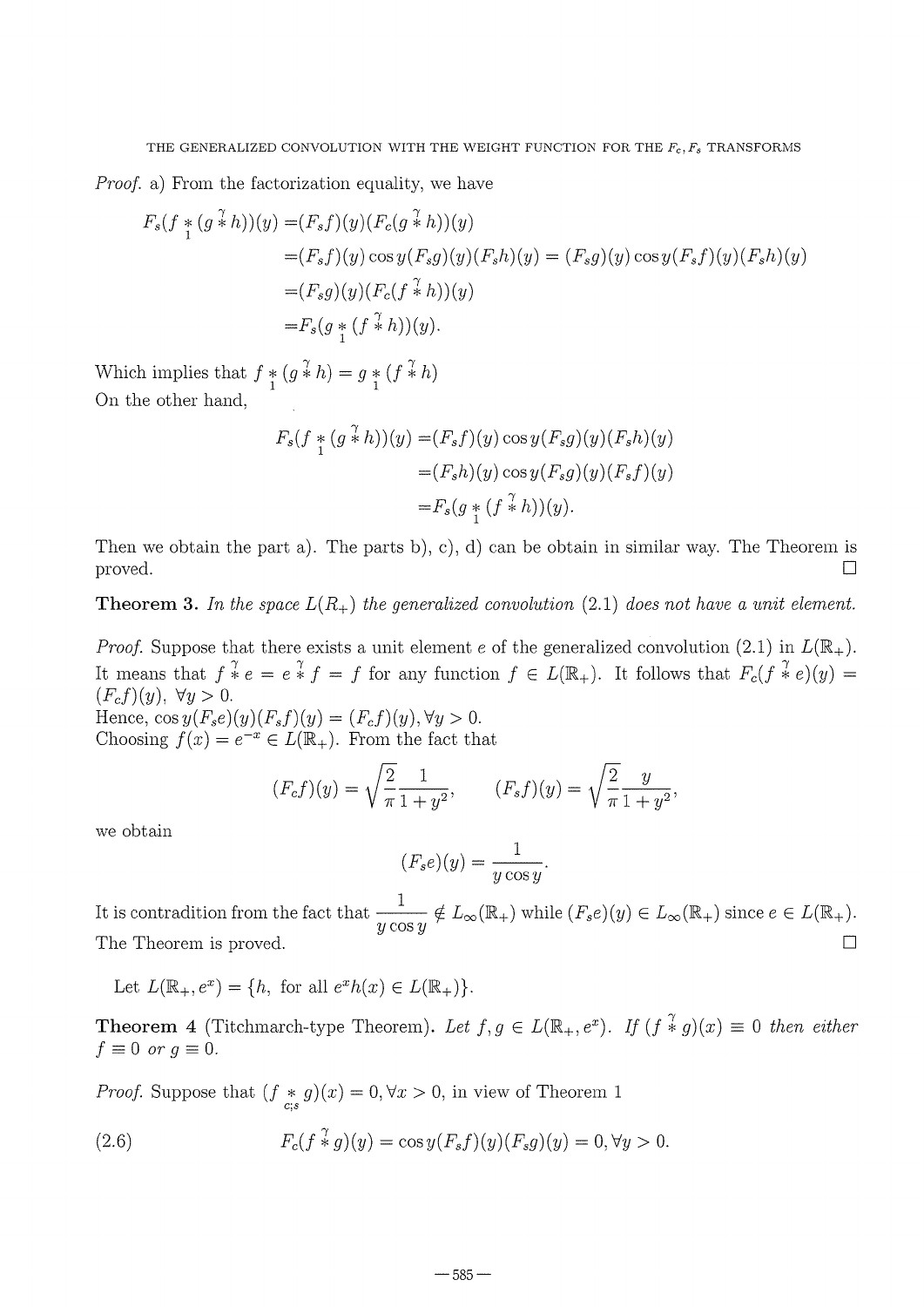We have

$$
\left| \frac{d^n}{dy^n} [\sin(xy) f(x)] \right| = \left| f(x)x^n \sin(xy + n\frac{\pi}{2}) \right|
$$
  

$$
\leq \left| f(x)x^n \right|
$$
  

$$
= \left| e^{-x} . x^n \right| \cdot \left| f_1(x) \right| \leq n! \left| f_1(x) \right|,
$$

where  $f_1(x) = e^x f(x) \in L(\mathbb{R}_+).$ 

Due to Weierstrass criterion, the integral  $\int \frac{dS}{dt}$ *n*   $\int_0^{\infty} \frac{d}{dy^n} [\sin(xy)f(x)]dx$  uniformly converges on  $\mathbb{R}_+$ . Therefore, based on the differentiability of integrals depending on parameter, we conclude that  $(F_s f)(y)$  is analytic. Similarly,  $(F_s g)(y)$  is analytic. So from (2.6) we have  $(F_s f)(y) \equiv 0$  or  $(F_s g)(y) \equiv 0$ . It completes the proof.  $\square$ 

## 3. APPLICATION TO SOLVE SYSTEMS OF INTEGRAL EQUATIONS

Consider a system of integral equations

(3.1) 
$$
f(x) + \lambda_1 \int_{0}^{+\infty} g(t)\varphi_1(x,t)dt + \lambda_2 \int_{0}^{+\infty} g(t)\eta_1(x,t)dt + \lambda_3 \int_{0}^{+\infty} g(t)\mu_1(x,t)dt = h(x)
$$

$$
\lambda_4 \frac{1}{\sqrt{2\pi}} \int_{0}^{+\infty} \xi(t)[f(x+t) - f(|x-t|)]dt + \lambda_5 \int_{0}^{+\infty} g(t)\psi_1(x,t)dt + g(x) = k(x),
$$

here  $\lambda_1, \lambda_2, \lambda_3, \lambda_4, \lambda_5$  are complex numbers,  $\varphi, \eta, \mu, \xi \in L(\mathbb{R}_+)$ , and

$$
\varphi_1(x,t) = \frac{1}{2\sqrt{2\pi}} [\varphi(t+x+1) + \text{sign}(t-x-1)\varphi(|t-x-1|) + \text{sign}(t+x-1)\varphi(|t+x-1|) \n+ \text{sign}(t-x+1)\varphi(|t-x+1|)],
$$
\n
$$
\eta_1(x,t) = \frac{1}{2\sqrt{2\pi}} [\eta(|x+t-1|) + \eta(|x-t+1|) - \eta(x+t+1) - \eta(|x-t-1|)],
$$
\n
$$
\mu_1(x,t) = \frac{1}{\sqrt{2\pi}} [\text{sign}(t-x)\mu(|t-x|) + \mu(t+x)],
$$
\n
$$
\psi_1(x,t) = \frac{1}{2\sqrt{2\pi}} [\psi(|x+t-1|) + \psi(|x-t-1|) - \psi(x+t+1) - \psi(|x-t+1|)],
$$

and  $\psi(x) = (\nu_1 * \nu_2)(x)$ .

It shows that  $\varphi_1$ ,  $\eta_1$ ,  $\mu_1$ ,  $\psi$  and  $\psi_1$  are also  $L(\mathbb{R}_+)$  - functions

**Theorem 5.** *With the condition* 

$$
F_c(\lambda_1\lambda_4\varphi \stackrel{\gamma}{*} \xi + \lambda_2\lambda_4\xi \stackrel{\gamma_1}{\underset{2}{*}} \eta + \lambda_3\lambda_4\mu \stackrel{\ast}{*} \xi + \lambda_1\lambda_5\varphi \stackrel{\gamma}{*}(\nu_1 \stackrel{\gamma_1}{\underset{1}{*}} \nu_2) + \lambda_2\lambda_5\nu_1 \stackrel{\gamma_1}{\underset{2}{*}}(\nu_2 \stackrel{\gamma_1}{\underset{2}{*}} \eta) + \lambda_3\lambda_5\mu \stackrel{\gamma_1}{\underset{2}{*}} \psi)(y) \neq 1,
$$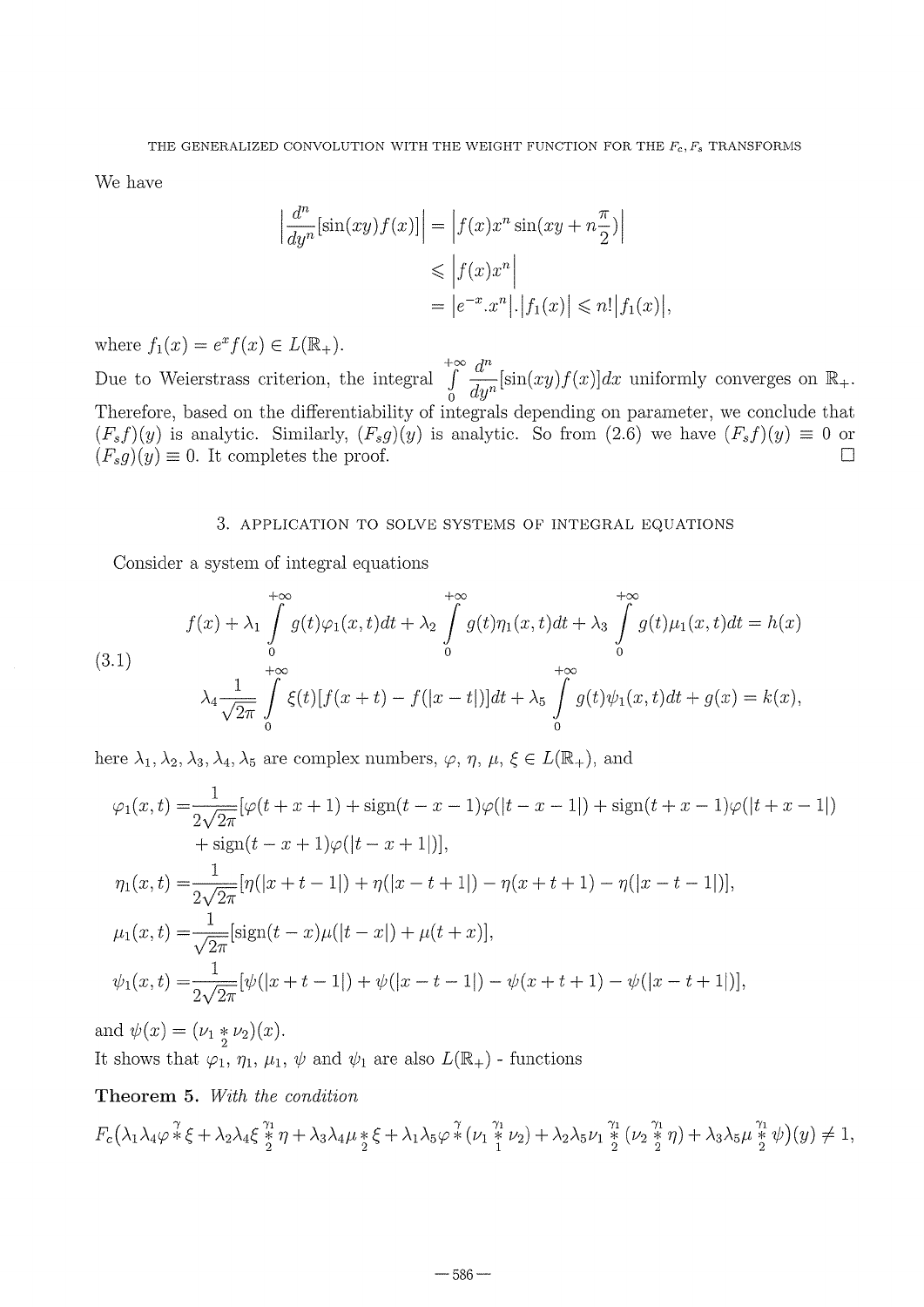## THE GENERALIZED CONVOLUTION WITH THE WEIGHT FUNCTION FOR THE *Fc,Fs* TRANSFORMS

*there exists a unique solution in*  $L(\mathbb{R}_+)$  *of system* (3.1) *which is of the form* 

$$
f = h - \lambda_1 \varphi \tilde{*} k - \lambda_2 k \frac{\gamma_1}{\tilde{z}} \eta - \lambda_3 \mu \frac{\kappa}{2} k + h \frac{\kappa}{F_c} l - \lambda_1 (\varphi \tilde{*} k) \frac{\kappa}{F_c} l - \lambda_2 (k \frac{\gamma_1}{\tilde{z}} \eta) \frac{\kappa}{F_c} l - \lambda_3 (\mu \frac{\kappa}{2} k) \frac{\kappa}{F_c} l
$$
  

$$
g = k - \lambda_4 \xi \frac{\kappa}{1} h - \lambda_5 \psi \frac{\gamma_1}{\tilde{z}} h + k \frac{\kappa}{1} l - \lambda_4 (\xi \frac{\kappa}{1} h) \frac{\kappa}{1} l - \lambda_5 (\psi \frac{\gamma_1}{\tilde{z}} h) \frac{\kappa}{1} l
$$

*Here*  $l \in L(\mathbb{R}_+)$  *and is defined by* 

$$
F_c l =
$$

$$
\frac{F_c(\lambda_1\lambda_4\varphi \stackrel{\gamma}{*} \xi + \lambda_2\lambda_4\xi \stackrel{\gamma_1}{\underset{2}{*}} \eta + \lambda_3\lambda_4\mu \stackrel{*}{*} \xi + \lambda_1\lambda_5\varphi \stackrel{\gamma}{*}(\nu_1 \stackrel{\gamma_1}{\underset{1}{*}} \nu_2) + \lambda_2\lambda_5\nu_1 \stackrel{\gamma_1}{\underset{2}{*}}(\nu_2 \stackrel{\gamma_1}{\underset{2}{*}} \eta) + \lambda_3\lambda_5\mu \stackrel{\gamma_1}{\underset{2}{*}}\psi)\n1 - F_c(\lambda_1\lambda_4\varphi \stackrel{\gamma}{*} \xi + \lambda_2\lambda_4\xi \stackrel{\gamma_1}{\underset{2}{*}} \eta + \lambda_3\lambda_4\mu \stackrel{*}{*} \xi + \lambda_1\lambda_5\varphi \stackrel{\gamma}{*}(\nu_1 \stackrel{\gamma_1}{\underset{1}{*}} \nu_2) + \lambda_2\lambda_5\nu_1 \stackrel{\gamma_1}{\underset{2}{*}}(\nu_2 \stackrel{\gamma_1}{\underset{2}{*}} \eta) + \lambda_3\lambda_5\mu \stackrel{\gamma_1}{\underset{2}{*}}\psi)
$$

*Proof.* System  $(3.1)$  can be rewriten in the form

(3.2) 
$$
f(x) + \lambda_1 (g \stackrel{\gamma}{*} \varphi)(x) + \lambda_2 (g \stackrel{\gamma_1}{*} \eta)(x) + \lambda_3 (g \stackrel{\gamma}{*} \mu)(x) = h(x) \lambda_4 (\xi \stackrel{\gamma}{*} f)(x) + \lambda_5 (f \stackrel{\gamma_1}{*} \psi)(x) + g(x) = k(x).
$$

Using the respectively factorization equalities of above generalized convolutions we have (3.3)

$$
(F_c f)(y) + \lambda_1 \cos y(F_s g)(y)(F_s \varphi)(y) + \lambda_2 \sin y(F_s g)(y)(F_c \eta)(y) + \lambda_3 (F_s g)(y)(F_s \mu)(y) = (F_c h)(y)
$$

$$
\lambda_4 (F_s \xi)(y)(F_c f)(y) + \lambda_5 \sin y(F_c f)(y)(F_c \psi)(y) + (F_s g)(y) = (F_s k)(y).
$$

We have

6.= 1 }..1 cos *y(Fscp) (y)* +}..2 sin *y(Fe1]) (y)* + *}..3(Fs{L)(y)*  }..4(Fs~)(Y) +}..5 siny(FeW)(Y) 1 =1 }..1}..4 cos *y(Fscp) (y)* (Fs~) *(y)* - }..2}..4 sin *y(Fc1]) (y) (Fst;) (y)* - }..3}..4 *(Fsl-l) (y* )}..4 *(Fst;) (y)-* }..1}..5 sin *y* cos *y(Fscp) (y )(FeW) (y)* }..2}..5 sin<sup>2</sup>*y( Fc1]) (y) (FeW) (y)* - }..3}..5 sin *y( Fsl-l) (y) (Fc1/J) (y)*  ( I ')'1 I -11 11 -11 =1 - *Fe }..1}..4CP* \* ~ + *}..2}..4t;* \* 1] + *}..3}..Ml* \* ~ + *}..1}..5CP* \* *(VI* \* *V2)* + }..')}..5 Vl \* *(V2* \* 1]) 2 2 1 - 2 2 + *}..3}..5Jl* ~ *W)(y)* -=I- O.

Then due to Wiener-Levi's Theorem [10] there exists a function  $l\in L(\mathbb{R}_+)$  such that

$$
\frac{1}{\Delta} - 1 =
$$
\n
$$
\frac{F_c(\lambda_1 \lambda_4 \varphi \sqrt[3]{\xi} + \lambda_2 \lambda_4 \xi \sqrt[3]{\frac{1}{2}} \eta + \lambda_3 \lambda_4 \mu \sqrt[3]{\xi} + \lambda_1 \lambda_5 \varphi \sqrt[3]{(\nu_1 \sqrt[3]{\frac{1}{2}} \nu_2)} + \lambda_2 \lambda_5 \nu_1 \sqrt[3]{\frac{1}{2}} (\nu_2 \sqrt[3]{\frac{1}{2}} \eta) + \lambda_3 \lambda_5 \mu \sqrt[3]{\frac{1}{2}} \psi)(y)
$$
\n
$$
1 - F_c(\lambda_1 \lambda_4 \varphi \sqrt[3]{\xi} + \lambda_2 \lambda_4 \xi \sqrt[3]{\frac{1}{2}} \eta + \lambda_3 \lambda_4 \mu \sqrt[3]{\xi} + \lambda_1 \lambda_5 \varphi \sqrt[3]{(\nu_1 \sqrt[3]{\frac{1}{2}} \nu_2)} + \lambda_2 \lambda_5 \nu_1 \sqrt[3]{\frac{1}{2}} (\nu_2 \sqrt[3]{\frac{1}{2}} \eta) + \lambda_3 \lambda_5 \mu \sqrt[3]{\frac{1}{2}} \psi)(y)
$$
\n
$$
= (F_c l)(y),
$$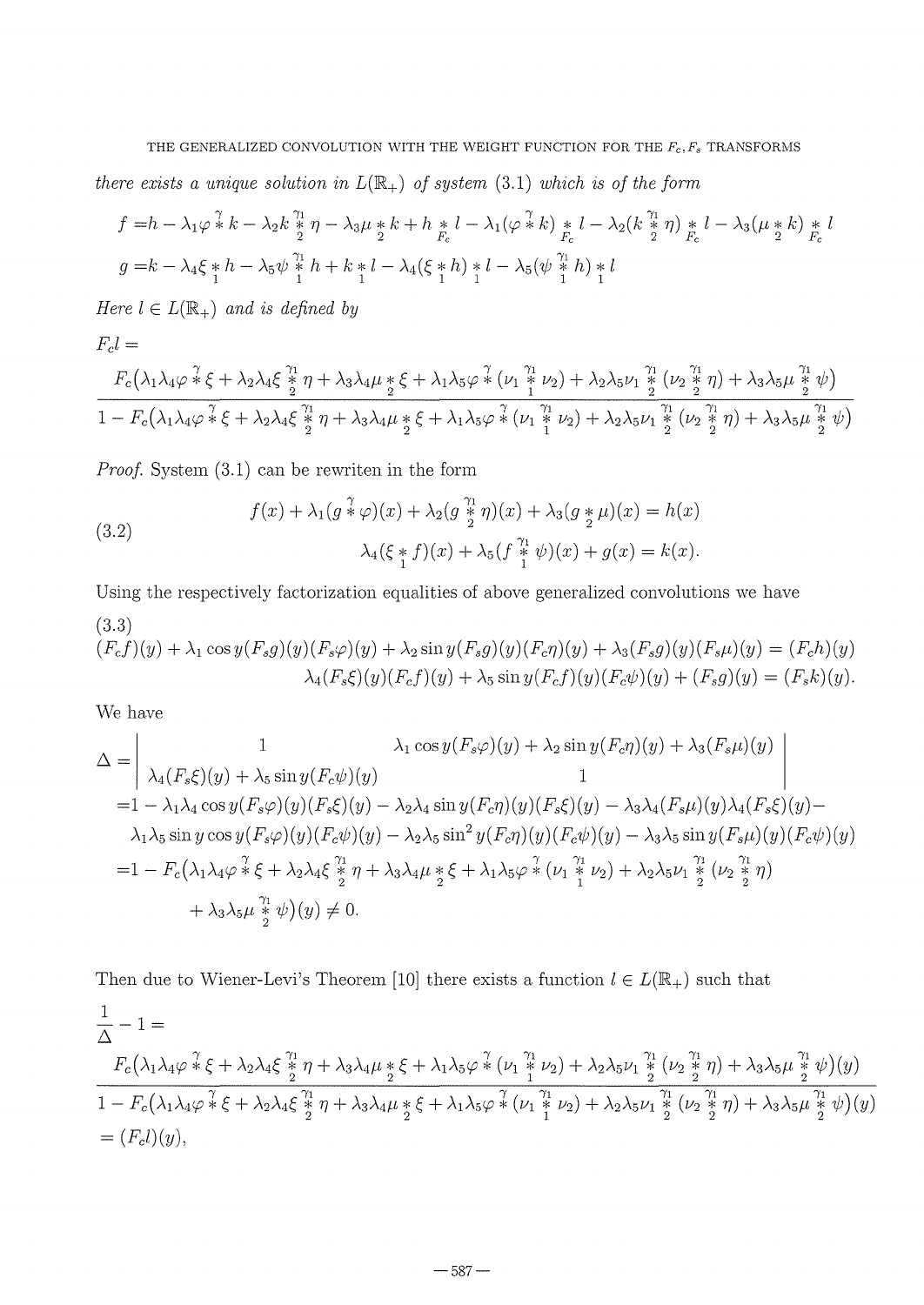furthermore

$$
\Delta_1 = \begin{vmatrix}\n(F_c h)(y) & \lambda_1 \cos y (F_s \varphi)(y) + \lambda_2 \sin y (F_c \eta)(y) + \lambda_3 (F_s \mu)(y) \\
(F_s k)(y) & 1\n\end{vmatrix}
$$
\n
$$
= (F_c h)(y) - \lambda_1 \cos y (F_s \varphi)(y) (F_s k)(y) - \lambda_2 \sin y (F_c \eta)(y) (F_s k)(y) - \lambda_3 (F_s \mu)(y) (F_s k)(y)
$$
\n
$$
= F_c (h - \lambda_1 \varphi \stackrel{\gamma}{*} k - \lambda_2 k \stackrel{\gamma_1}{*} \eta - \lambda_3 \mu \stackrel{\ast}{*} k)(y).
$$

Therefore

$$
(F_s f)(y) = \frac{\Delta_1}{\Delta} = F_c (h - \lambda_1 \varphi \tilde{*} k - \lambda_2 k \frac{\gamma_1}{2} \eta - \lambda_3 \mu \frac{\gamma_2}{2} k) (y) [1 + (F_c l)(y)]
$$
  
=  $F_c (h - \lambda_1 \varphi \tilde{*} k - \lambda_2 k \frac{\gamma_1}{2} \eta - \lambda_3 \mu \frac{\gamma_2}{2} k + h \frac{\gamma_1}{2} l - \lambda_1 (\varphi \tilde{*} k) \frac{\gamma_2}{2} l - \lambda_2 (k \frac{\gamma_1}{2} \eta) \frac{\gamma_2}{2} l - \lambda_3 (\mu \frac{\gamma_2}{2} k) \frac{\gamma_1}{2} l) (y)$ 

It shows that

$$
f = h - \lambda_1 \varphi \tilde{*} k - \lambda_2 k \frac{\gamma_1}{2} \eta - \lambda_3 \mu \frac{\gamma_2}{2} k + h \frac{\gamma_1}{2} \mu - \lambda_1 (\varphi \tilde{*} k) \frac{\gamma_1}{2} \mu - \lambda_2 (k \frac{\gamma_1}{2} \eta) \frac{\gamma_2}{2} \mu - \lambda_3 (\mu \frac{\gamma_2}{2} k) \frac{\gamma_1}{2} k
$$

Similarlly

$$
\Delta = \begin{vmatrix}\n1 & (F_c h)(y) \\
\lambda_4 (F_s \xi)(y) + \lambda_5 \sin y (F_c \psi)(y) & (F_s k)(y) \\
=(F_s k)(y) - \lambda_4 (F_s \xi)(y)(F_c h)(y) - \lambda_5 \sin y (F_c \psi)(y)(F_c h)(y) \\
= F_s (k - \lambda_4 \xi \frac{*}{1} h - \lambda_5 \psi \frac{\gamma_1}{1} h)(y).\n\end{vmatrix}
$$

Then

$$
(F_s g)(y) = \frac{\Delta_2}{\Delta} = F_s (k - \lambda_4 \xi \frac{*}{1} h - \lambda_5 \psi \frac{\gamma_1}{1} h)(y) [1 + (F_c l)(y)]
$$
  
=  $F_s (k - \lambda_4 \xi \frac{*}{1} h - \lambda_5 \psi \frac{\gamma_1}{1} h)(y) + F_s (k \frac{*}{1} l - \lambda_4 (\xi \frac{*}{1} h) \frac{*}{1} l - \lambda_5 (\psi \frac{\gamma_1}{1} h) \frac{*}{1} l)(y).$ 

Hence

$$
g = k - \lambda_4 \xi \frac{1}{1} h - \lambda_5 \psi \frac{1}{1} h + k \frac{1}{1} l - \lambda_4 (\xi \frac{1}{1} h) \frac{1}{1} l - \lambda_5 (\psi \frac{1}{1} h) \frac{1}{1} l.
$$

 $\Box$ 

The proof is complete.

#### **REFERENCES**

- [1] Bateman H. and Erdelyi A. (1954),  $\qquad \qquad$ , Newyork Toronto London McGraw-Hill Book company, INC. [2] Bochner S. and Chandrasekharan K. (1949), Princeton Univ. Press, Princeton.
- 
- [3] Churchill R. V. (1941) New York, 58p. [4] Kakichev V. A.(1967), "On the Convolution for Integral Transforms." No.  $2, 53 - 62$  (In Russian).
- [5] Kakichev V. A and Nguyen Xuan Thao (1998), "On the design method for the Generalized Integral Convolutions." No. 1,31-40 (In Russian).
- [6] Kakichev V.A, Nguyen Xuan Thao and Vu Kim Tuan (1998), "On the Generalized Convolutions for Fourier Cosine and Sine Transforms." Vol. 1, No. 1 pp. 85–90.
- [7] I.N. Sneddon (1972), McGray-Hill, New York.